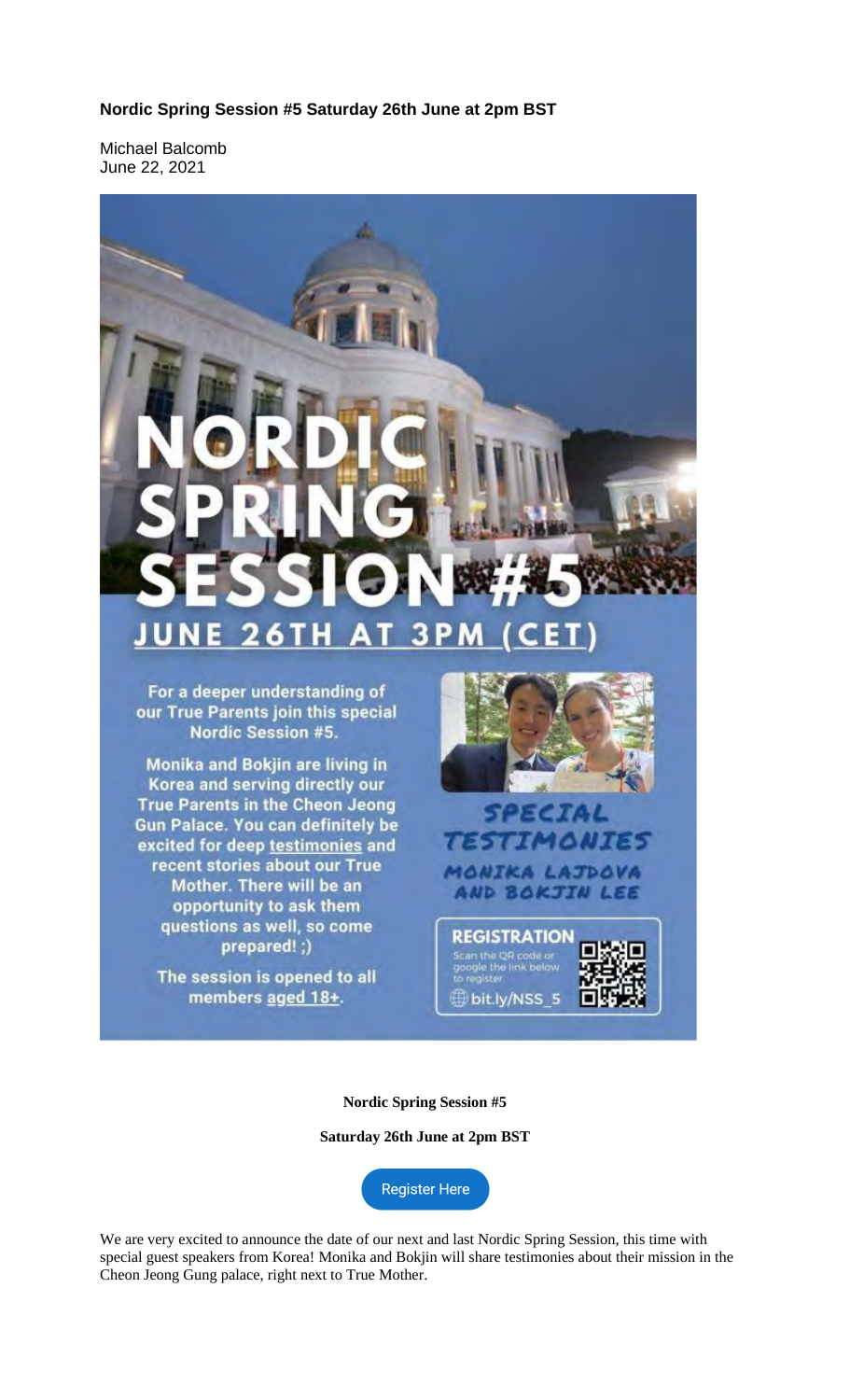| <b>Nordic Spring Session #5</b><br>Saturday, June 26th, 2021 at 3pm CET<br>* Required                              |
|--------------------------------------------------------------------------------------------------------------------|
| Email *                                                                                                            |
| Your email<br>圧                                                                                                    |
| First and Last Name *<br>Your answer                                                                               |
| Age *                                                                                                              |
| Your answer                                                                                                        |
| Country *                                                                                                          |
| Your answer                                                                                                        |
| Did you participate in the previous Nordic Winter Workshop 2020/2021 and/or<br>any Nordic Spring Session? *<br>Yes |

No